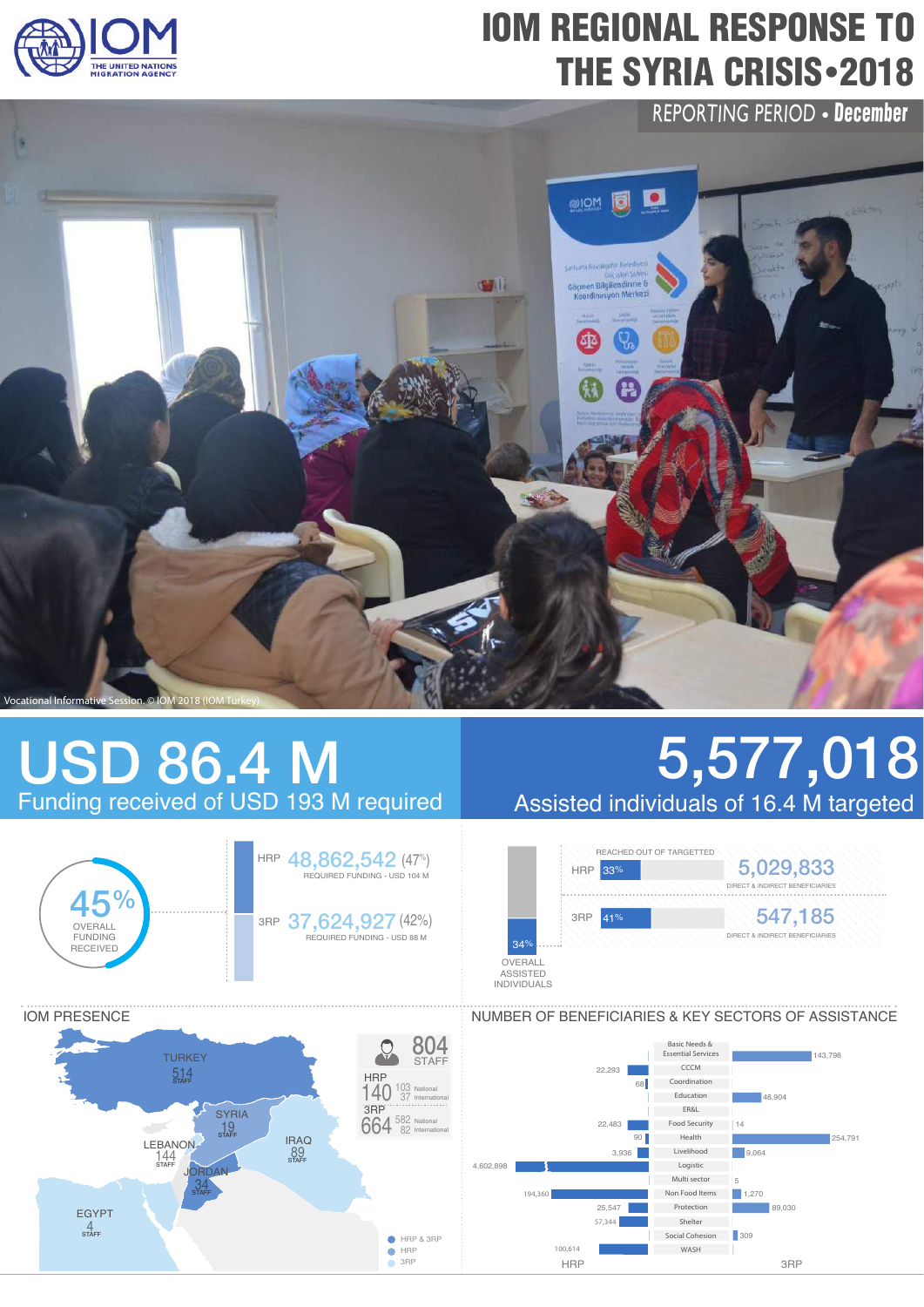### IOM WHOLE OF SYRIA RESPONSE (HRP) - AT A GLANCE

HRP - RESPONSE S 3 45% FOR THE RESPONSE OVERVIEW 介专首徐以合

In December, the number of IDPs continued to increase in comparison to the previous months, with a total of 45,224 individuals reported displaced during the month. Moreover, 48,205 individuals returned to their communi ties of origin, elevating the total number of returnees in 2018 to over 1.2 million people. During the same period, over 1.3 million got newly displaced inside Syria.

Another severe winter season passes over Syria and harsh weather conditions in December – days of heavy rains, flooding and strong winds – has significantly worsened living conditions in a number of IDP sites. As several rainstorms took place during the month



of November and December, the situation of IDP camps became worse. and the need of tent replacement and tent insulation increased heavily. Various floods and storm damages caused delays in installation of tents as access to camps due to poor infrastructure which restricted the completion of activities.

CCCM: In December, 683 individuals were relocated from congested IDP sites in northwest Syria to a new IDP camp. Hosting the most vulnerable IDPs from congested IDP sites, the camp has provided multi-sectoral services, including shelter, NFI kits, food, protection and health services. Moreover, IOM and its implementing partner started distribut-



Ibrahim has benefited from IOM-supported mobile psychosocial support teams working in camps in northern Syria. © IOM 2018 ing fuel for heating and cooking stoves in the camp to respond to the urgent needs of winterization. The need for heating was identified through Focus Group Discussions with camp residents. Furthermore, IOM's implementing partner initiated psychosocial support for children and contributed their educational development.

Also, IOM through three implementing partners reached 1,980 households living in 44 IDP sites in Syria with winter tent insulation support, which includes ground raising, internal insulation and external weather-proofing.

**Shelter:** Through its implementing partner, IOM enabled 1,103 IDPs previously residing in informal IDP sites to move into rehabilitated shelter units during the reporting period. Families moving to new shelter sites received free transportation services from their previous IDP site to the rehabilitated shelters. Also, 2,020 IDPs received shelter rehabilitation assistance which included the replacing and repairing of damaged windows, doors and ceilings. Moreover, IOM has finalized shelter repair activities for 3,012 individuals in northwest Syria, targeting both host community households sharing shelter with IDPs and IDPs living in leased proper�es. This project has assisted in empowering local communi�es' contribution to address shelter sector needs in northern Syria. 295 individuals benefitted from Cash-for-Work opportunities when conducting shelter rehabilitation and repair activities.



#### **Through Their Eyes**

*Ibrahim is eight years old and is from Aleppo. His family was forced to flee Aleppo during intensified fighing in the city and let with very litle. During their ime on the move, Ibrahim contracted a skin condiion from infected sandflies (Leishmaniasis). It causes angry sores all over the body, which require medical atenion and ime to heal. In an environment with limited resources, it was hard to get Ibrahim the treatment he needed. His family has now been in an IDP camp in Aleppo for almost a year and the physical treatment of his condiion has become easier. However, one of the biggest challenges for the family became the psychological effects of the condiion on Ibrahim. He was extremely aware of his appearance and was struggling to integrate with the other children, who had no understanding of Ibrahim's condiion and didn't want to play with him.*

*As part of IOM's support to camps in northern Syria, implemening partner organizaions work to provide psychosocial support for young people to help them come to terms with the difficulies they are facing as a result of the conflict. Sessions include recreaional programmes and specially tailored approaches to the needs of individuals in each group. In the case of Ibrahim, the mobile psychosocial support team worked with him and other children his age to create some understanding and empathy for his condiion and to build Ibrahim's confidence to spend more ime socializing. Over several months, the techniques used by the team allowed Ibrahim to integrate into a group of friends. The other children overcame their misconcepions about his condiion and Ibrahim's confidence grew as he spent more ime with his new friends. His grades have also improved as he is more involved in the aciviies in the camp and Ibrahim explains he'd like to become a mechanic one day.*

### SECTOR ICONS



- CCCM Camp Coordina�on and Camp Management
- ER&L Early Recovery and Livelihoods
- HRP Humanitarian Response Plan
- 
- I IDP Internally Displaced Persons
- 
- IBC International Blue Crescent Relief and Development Foundation WASH Water, Sanitation and Hygiene NGO - Non-Governmental Organization MHPSS - Mental Health and Psychosocial Support NFI - Non-Food Items 3RP - Regional Refugee Response Plan